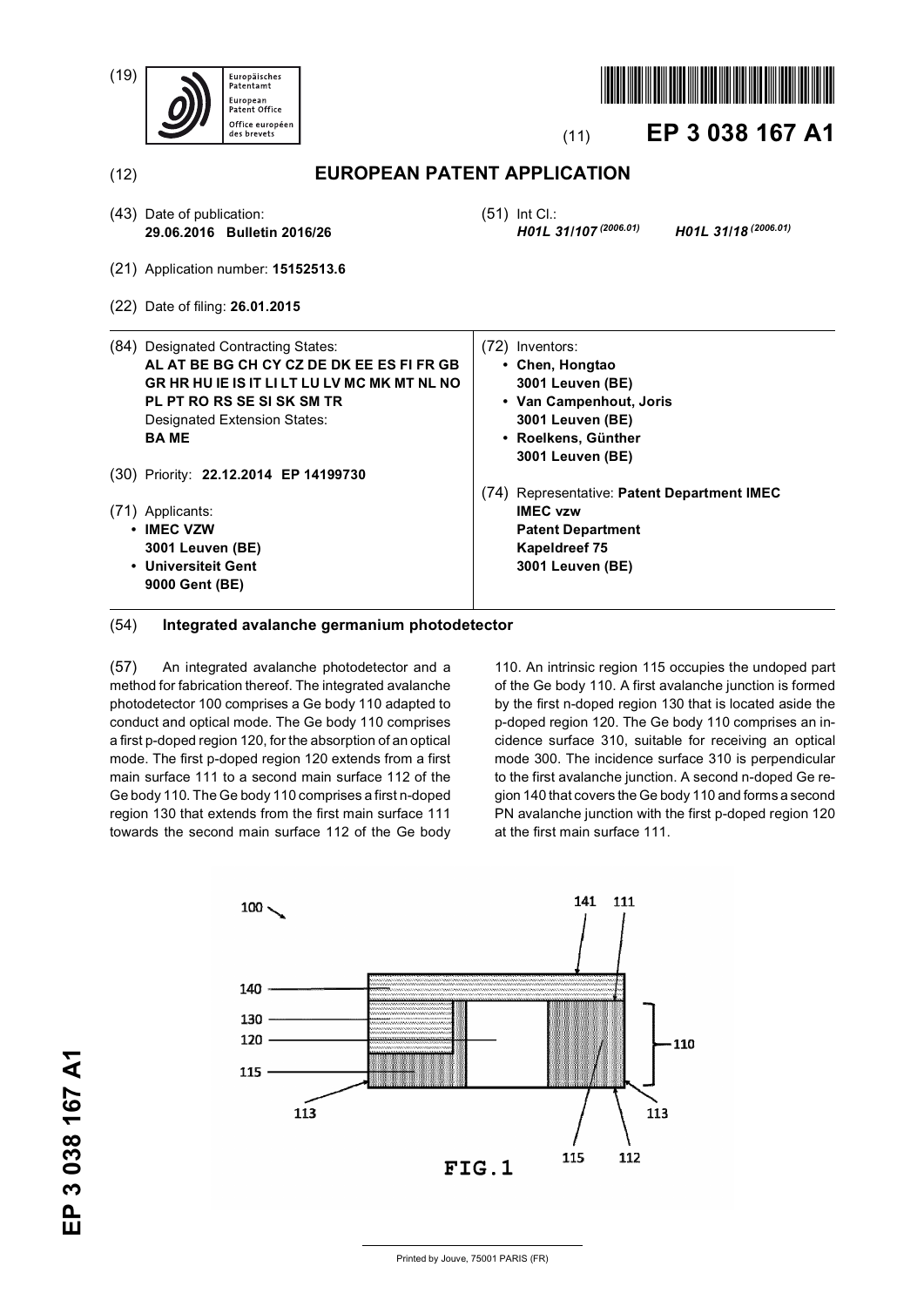#### **Description**

### **Technical field**

**[0001]** The present disclosure is related to an integrated avalanche germanium photodetector.

**[0002]** The present disclosure also relates to a use of the integrated avalanche photodetector and to a method for fabrication thereof.

#### **State of the art**

**[0003]** The field of planar integrated optical photodetector for telecommunication in the near IR band has been using germanium (Ge) as absorption layer thanks to the large absorption coefficient of Ge at the near IR wavelengths. Si is transparent at these IR wavelength and cannot be used as a photodetector.

**[0004]** Paper "Germanium avalanche receiver for low power interconnects" Nature Communications 5, Article number:4957, by Leopold Virot further referred to as Virot paper, discloses a waveguide avalanche Ge photodiode, capable of detection at 10Gbit per second under low bias conditions. A lateral Ge PIN diode is described that has a thin (500nm) Ge multiplication region and a Ge absorption region. Efficient butt-coupling was demonstrated by directly connecting the Si waveguide to the Ge absorption region. The dark current increases to 610uA at -7V bias in avalanche conditions. The quality of the Ge crystal grown was verified by a low value of the dark current at low bias conditions, i.e. 18nA at -1V bias.

**[0005]** The paper "Silicon Optical Interconnect Device Technologies for 40Gb/s and beyond" IEEE journal of selected topics in quantum electronics VOL. 19, NO.2 MARCH/APRIL 2013 by Tsung-Yang Liow, further referred to as Liow paper, discloses that a lateral Ge PIN avalanche detector has a significant increase in dark current after being stressed for 15 minutes at a reverse bias of -9V, compared to pristine unstressed device. The cause is believed to be related to mid-bandgap states which could be located at the Ge to cladding oxide interface. Some partial recovery was also observed.

**[0006]** There is a need to limit the increase in dark current, due to the application of an initial high reverse bias voltage for an avalanche photodiode.

#### **Summary**

**[0007]** The present disclosure aims to reduce, the increase in the dark current after initial voltage stress of an integrated germanium (Ge) photodetector. It thus is an advantage of embodiments of the present invention that the dark current increase in integrated Ge photodetectors, as for example observed in the Liow paper, can be reduced. This is achieved with an integrated avalanche detector according to the characterizing part of the first claim, or by the use of such an integrated avalanche detector for detecting radiation.

**[0008]** In a first aspect, the integrated avalanche photodetector comprises a Ge body adapted to conduct an optical mode. The Ge body comprises a first p-doped region, for absorption of the optical mode, extending from a first main surface to a second main surface of the Ge body. The Ge body also comprises a first n-doped region aside the first p-doped region, and extends from the first main surface towards the second main surface of the Ge body, and forms a first avalanche junction with the first

*10* p-doped region. The Ge body also comprises an intrinsic region that occupies the undoped part of the Ge body. The Ge body has an incidence surface, suitable for receiving the optical mode, perpendicular to the first avalanche junction. According to the first aspect, the inte-

*15* grated avalanche photodetector comprises a second ndoped Ge region, that covers the Ge body and forms a second PN avalanche junction with the first p-doped region at the first main surface. It has been found that the latter reduces the increase in dark current of the integrat-

*20* ed avalanche photodetector compared to for example the Ge avalanche photodetector according to the prior art as described above.

*25 30* **[0009]** According to some embodiments, the second PN avalanche junction, when in use, has a depletion zone that is spaced at least 20nm from an upper main surface of the second n-doped Ge region. It has been found that spacing the mid-bandgap states, located at the upper main surface, from the depletion zone, prevents these mid-bandgap states at the upper main surface to undergo the high electric fields, needed for avalanche multiplica-

tion, and thus prevents those mid-bandgap states to contribute to the dark current under avalanche conditions.

*35* **[0010]** According to some embodiments the second ndoped Ge region has the upper main surface perpendicular to the incidence surface. Such incidence surface can be used in a butt-coupling configuration, so that the optical mode can propagate into the absorption region in a direction parallel with the second n-doped Ge region.

*40* **[0011]** According to some embodiments the second ndoped Ge region is connected to a cathode electrode from the upper main surface of the second n-doped Ge region, and the first p-doped region is connected to an anode electrode through a second p-doped semiconductor region, which is in direct contact with the first p-doped

*45* region at the second main surface. Such anode and cathode electrodes can be used to connect the photodetector in an electrical circuit.

*50* **[0012]** According to some embodiments, the first pdoped region is not in contact with a sidewall of the Ge body perpendicular to the incidence surface, which has been found to further improve the dark current at avalanche conditions, as the high electric field is spaced from the mid-bandgap states of the Ge body at a sidewall.

*55* **[0013]** According to some embodiments the first ndoped region is in direct contact with the first p-doped region and the first avalanche junction is a PN avalanche junction, which has been found to further lower the reverse bias voltage needed for avalanche conditions.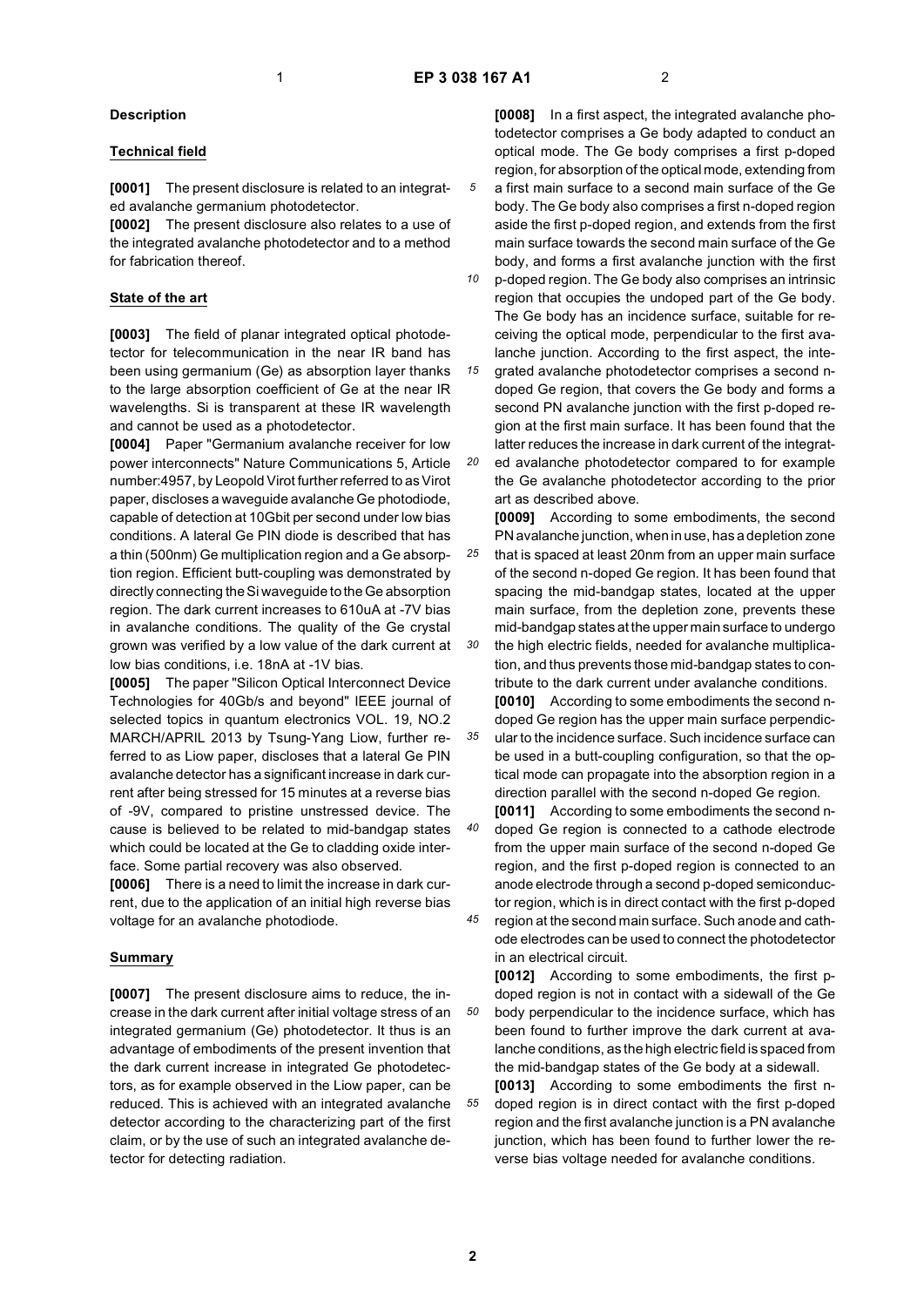**[0014]** According to some embodiments, the integrated avalanche photodetector, wherein the first n-doped region is spaced from the first p-doped region and the first avalanche junction is a PIN avalanche junction, has been found to achieve a dark current reduction over the prior art.

**[0015]** According to some embodiments, the first ndoped region is fully extending through the Ge body and is connected to the cathode electrode through a third ndoped semiconductor region, which is in direct contact with the first n-doped region at the second main surface, and the first p-doped region is connected to the anode electrode through the second p-doped semiconductor region, which is in direct contact with the first p-doped region at the second main surface, thus providing an alternative electrical connection to an electrical circuit compatible with a planar integration technology.

**[0016]** According to some embodiments, the integrated avalanche photodetector further comprises a planar integrated semiconductor waveguide configured to couple the optical mode to the Ge body through the incidence surface, thereby forming an integrated waveguide avalanche photodetector that can be used in planar integration technologies.

**[0017]** According to some embodiments, the integrated avalanche photodetector, further comprising a taper adapted to conduct the optical mode from the integrated semiconductor waveguide to the incidence surface, has been found to increase the coupling of an optical mode into the Ge body.

**[0018]** According to some embodiments the integrated avalanche photodetector, wherein the second p-doped semiconductor region, the third n-doped semiconductor region and the integrated semiconductor waveguide are formed in a single planar semiconductor layer, has been found to be easily integrated in readily available planar semiconductor on insulator (SOI) substrates.

**[0019]** According to some embodiments the planar semiconductor layer is silicon and the Ge body is covered with Silicon oxide.

**[0020]** In a second aspect the present disclosure relates to the use of a photodetector for detecting radiation according to the first aspect, whereby such a photodetector, when in use at reverse bias conditions for avalanche multiplication, has a reduced dark current compared to for example the Ge avalanche photodetector according to prior art, as described above.

**[0021]** According to some embodiments, a reverse bias is applied to the first avalanche junction and the second avalanche junction. It has been found that when the reverse bias is increased to achieve avalanche multiplication in the first and second avalanche junctions, there is a reduction of the dark current compared to the prior art, as the mid-bandgap states at the upper main surface are spaced from the first avalanche junction and the second avalanche junction by the second n-doped Ge region, this prevents the mid-bandgap states at the upper main surface to undergo the high electric fields, needed

for avalanche multiplication in the first avalanche junction and the second avalanche junction, and thus prevents those the mid-bandgap states contribute to the increase of the dark current under avalanche conditions.

*5* **[0022]** A third aspect of the present disclosure relates to a method for fabricating an integrated avalanche photo detector according to the first aspect, the method comprising: providing an intrinsic Ge body adapted to conduct an optical mode; and doping a region, extending from a

*10* first main surface to a second main surface of the Ge body, with a p-type dopant to obtain a first p-doped region; and doping a region extending from the first main surface towards the second main surface of the Ge body, with a n-type dopant to obtain a first n-doped region; and

*15* forming a first avalanche junction with the first n-doped region located aside the first p-doped region; and providing an incidence surface on the Ge body suitable for optical mode incidence, perpendicular to the first avalanche junction; and providing a second n-doped Ge region that

*20* covers the Ge body to form a second PN avalanche junction with the first p-doped region at the first main surface. **[0023]** The method for fabricating an integrated avalanche photo detector, wherein providing the Ge body comprises: providing a semiconductor layer; and forming

*25 30* a second p-doped semiconductor region in the semiconductor layer, in the location where the first p-doped region will be formed; and optionally forming a third n-doped semiconductor region in the semiconductor layer, in the location where the first n-doped region will be formed; and after doping the semiconductor layer, providing the Ge body on top of and in contact with the semiconductor layer at the second main surface.

### **Brief description of the figures**

#### **[0024]**

*35*

*40*

*45*

*50*

*55*

FIG 1 illustrates a cross section of the integrated avalanche photodetector according to embodiments of the present disclosure.

FIG 2 illustrates a three dimensional view of the integrated avalanche photodetector according to embodiments of the present disclosure.

FIG 3 illustrate a cross section of the integrated avalanche photodetector according to embodiments of the present disclosure.

FIG 4 illustrate a cross section of the integrated avalanche photodetector according to embodiments of the present disclosure.

FIG 5 illustrates a top and side view of an integrated waveguide avalanche photodetector according to embodiments of the present disclosure.

FIG 6 illustrates doping concentrations according to an exemplary embodiment of the present disclosure. FIG 7 illustrates doping profiles in a number of cross sections according to an exemplary embodiment of the present disclosure.

FIG 8 illustrates an exemplary integrated avalanche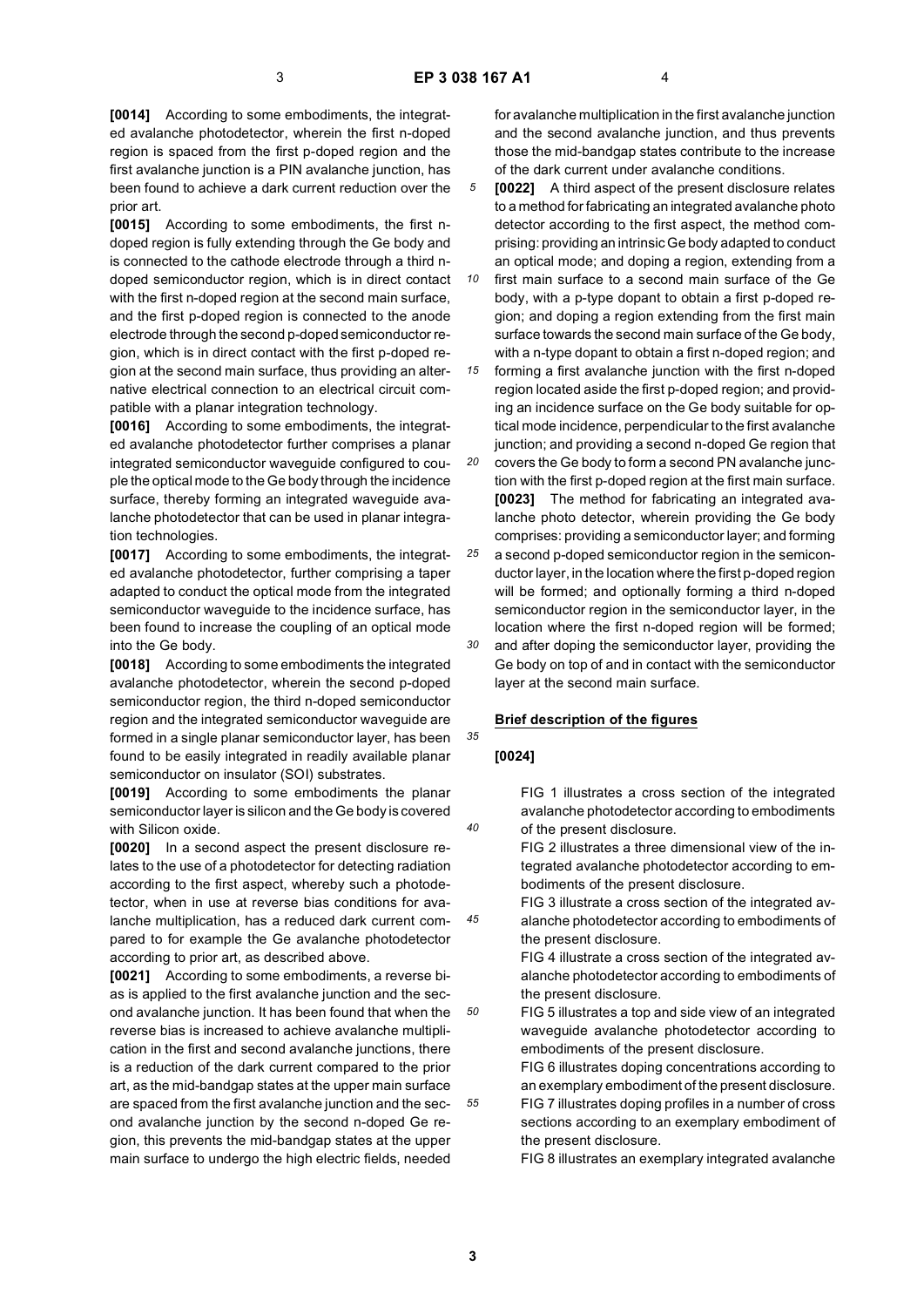photodetector according to an embodiment of the present disclosure.

FIG 9 illustrates measurements, of an examplary Ge photodetector according to the prior art, before and after reverse bias voltage stress.

#### **Detailed description**

**[0025]** The present disclosure will be described with respect to particular embodiments and with reference to certain drawings but the disclosure is not limited thereto. The drawings described are only schematic and are nonlimiting. In the drawings, the size of some of the elements may be exaggerated and not drawn on scale for illustrative purposes. The dimensions and the relative dimensions do not correspond to actual reductions to practice of the disclosure.

**[0026]** Furthermore, the terms first, second and the like in the description, are used for distinguishing between similar elements and not necessarily for describing a sequence, either temporally, spatially, in ranking or in any other manner. It is to be understood that the terms so used are interchangeable under appropriate circumstances and that the embodiments of the disclosure described herein are capable of operation in other sequences than described or illustrated herein.

**[0027]** Moreover, the terms top, under and the like in the description are used for descriptive purposes and not necessarily for describing relative positions. It is to be understood that the terms so used are interchangeable under appropriate circumstances and that the embodiments of the disclosure described herein are capable of operation in other orientations than described or illustrated herein.

**[0028]** It is to be noticed that the term "comprising", used in the claims, should not be interpreted as being restricted to the means listed thereafter; it does not exclude other elements or steps. It is thus to be interpreted as specifying the presence of the stated features, integers, steps or components as referred to, but does not preclude the presence or addition of one or more other features, integers, steps or components, or groups thereof. Thus, the scope of the expression "a device comprising means A and B" should not be limited to devices consisting only of components A and B. It means that with respect to the present invention, the only relevant components of the device are A and B.

**[0029]** Reference throughout this specification to "one embodiment" or "an embodiment" means that a particular feature, structure or characteristic described in connection with the embodiment is included in at least one embodiment of the present invention. Thus, appearances of the phrases "in one embodiment" or "in an embodiment" in various places throughout this specification are not necessarily all referring to the same embodiment, but may. Furthermore, the particular features, structures or characteristics may be combined in any suitable manner, as would be apparent to one of ordinary skill in the art

from this disclosure, in one or more embodiments. **[0030]** Similarly it should be appreciated that in the description of exemplary embodiments of the invention, various features of the invention are sometimes grouped together in a single embodiment, figure, or description thereof for the purpose of streamlining the disclosure and aiding in the understanding of one or more of the various inventive aspects. This method of disclosure, however,

*10* is not to be interpreted as reflecting an intention that the claimed invention requires more features than are expressly recited in each claim. Rather, as the following claims reflect, inventive aspects lie in less than all features of a single foregoing disclosed embodiment. Thus, the claims following the detailed description are hereby

*15* expressly incorporated into this detailed description, with each claim standing on its own as a separate embodiment of this invention.

**[0031]** Furthermore, while some embodiments described herein include some but not other features in-

*20 25* cluded in other embodiments, combinations of features of different embodiments are meant to be within the scope of the invention, and form different embodiments, as would be understood by those in the art. For example, in the following claims, any of the claimed embodiments can be used in any combination.

**[0032]** In the description provided herein, numerous specific details are set forth. However, it is understood that embodiments of the invention may be practiced without these specific details. In other instances, well-known

*30* methods, structures and techniques have not been shown in detail in order not to obscure an understanding of this description.

**[0033]** The present disclosure relates to integrated germanium (Ge) avalanche photodetectors in semiconductor planar technology.

*40* **[0034]** In a first aspect the integrated avalanche photodetector **100,** as illustrated in FIG 1, comprises a Ge body **110** adapted to conduct and optical mode. The Ge body **110** comprises a first p-doped region **120,** for the absorption of an optical mode. The first p-doped region **120** extends from a first main surface **111** to a second main surface **112** of the Ge body **110.** The Ge body **110** comprises a first n-doped region **130** that extends from the first main surface **111** towards the second main sur-

*45* face **112** of the Ge body **110.** An intrinsic region **115** occupies the undoped part of the Ge body **110.** A first avalanche junction is formed by the first n-doped region **130** that is located aside the p-doped region **120.** The Ge body **110** comprises an incidence surface **310,** suit-

*50 55* able for receiving an optical mode **300.** The incidence surface **310** is advantageously perpendicular to the first avalanche junction. The first avalanche junction is in parallel with the direction of the propagation of the optical mode as illustrated in FIG 2. The first avalanche junction is advantageously perpendicular to the incidence surface **310.** The Ge body **110** having a known refractive index is adapted in height and shape to conduct an optical mode along the absorption region, as known by the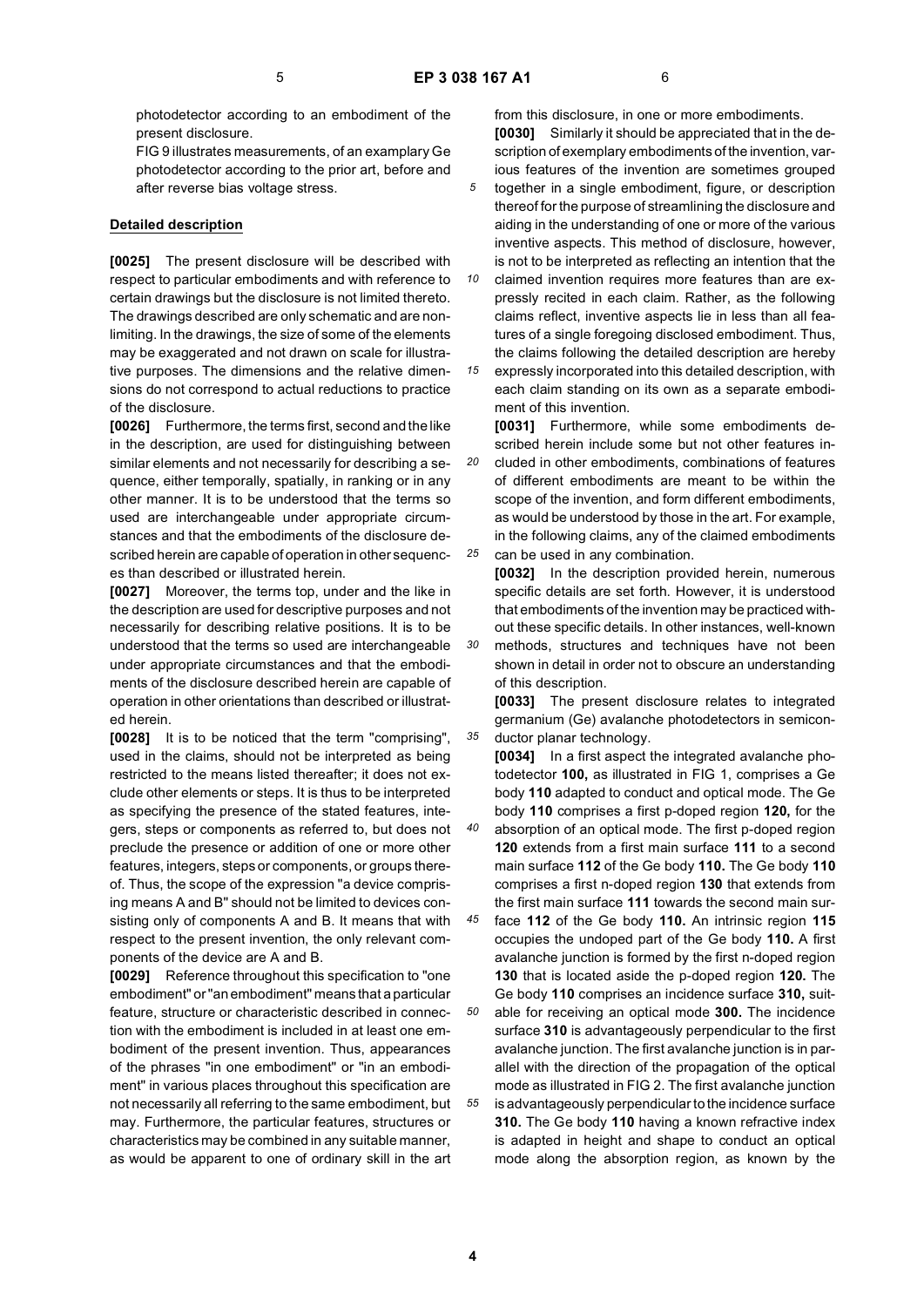skilled person. The absorption length is determined by the length of the first p-doped region **120** in the direction of the propagation of the optical mode. To maximize the absorption of light from the optical mode in the first pdoped region, it is advantageous that the absorption length is substantially equal to the length of the Ge body **110** in the direction of the propagation of the optical mode **300,** from the incidence surface **310** to the surface opposite to the incidence surface **310.** The first n-doped region **130** aside the first p-doped region, is advantageously aside the first p-doped region over the whole absorption length. The Ge body may be a GeSi compound comprising up to 10% of Si.

**[0035]** It has been found that a second n-doped Ge region **140** that covers the Ge body **110** and forms a second PN avalanche junction with the first p-doped region **120** at the first main surface **111** reduces the dark current of the integrated avalanche photodetector compared to the Ge avalanche photodetector according to prior art as described above. The reduction of dark current, at a given reverse bias, can be more than twice, advantageously more than four times, even more advantageously six times or more with respect to dark current in conventional prior art photodetectors such as the Ge avalanche photodetector described in the background. FIG 9 illustrates measurements of an examplary Ge photodetector according to the prior art, before (curve 1) and after reverse bias voltage stress (curves 2,3,4,5). FIG 9 demonstrates the potential reduction in dark current at different reverse bias voltages.

**[0036]** According to embodiments the integrated avalanche photodetector, wherein the second PN avalanche junction when in use, is reverse biased and a depletion zone is formed at the boundary of the first p-doped region **120** and the second n-doped Ge region **140.** The high electric field in the depletion zone supports the avalanche multiplication as known by the skilled person. The depletion zone is spaced at least 20nm from an upper main surface 141 of the second n-doped Ge region **140.** Spacing the mid-bandgap states, present at the upper main surface **141,** from the depletion zone prevents the midbandgap states at the upper main surface **141** to undergo the high electric fields generated in part of the depletion zone and prevents those mid-bandgap states to contribute to the dark current increase under avalanche conditions. The high electrical field, is at least 200kV per centimetre at a reverse bias of at least -4V, to initiate and sustain avalanche multiplication when in use. The high electrical field is contained in the depletion zone and is bend away from the upper main surface **141** by the distance of the depletion zone to the upper main surface **141** caused by the spacing.

**[0037]** The incidence surface **310** may be perpendicular to the first avalanche junction. Allowing for evanescent coupling through the second main surface **112** to the first p-doped region **120** of the Ge body **110** and further allowing for butt-coupling through the incidence surface **310.** The upper main surface **141** may be perpendicular to the incidence surface **310,** the incidence surface **310** can then be used only in a butt-coupling configuration. In butt-coupling the optical mode can propagate through the incidence surface **310** into the Ge body

**110** in a direction parallel with the second n-doped Ge region. It should be noted that the first main surface **111** is not an incidence surface **310.**

**[0038]** According to embodiments, the first p-doped region **120** is advantageously not in contact with a sidewall

*10 15* **113** of the Ge body **110** perpendicular to the incidence surface **310.** Thus, the electrical field in the intrinsic region is spaced from any sidewalls perpendicular to the incidence surface **310.** This spacing ensures that the mid-bandgap states at those sidewalls do not contribute

to the dark current increase under high electric fields of avalanche operation. The first p-doped region **120** is advantageously in contact with the incidence surface **310** and the with the surface of the Ge body **110** opposite to that

*20 25* **[0039]** According to embodiments, the first n-doped region **130** is in direct contact with the first p-doped region **120** to form a PN avalanche junction at the first avalanche junction. The PN avalanche junction further lowers the reverse bias voltage needed to create the high electrical field for avalanche conditions and operation.

**[0040]** According to embodiments, the first n-doped region **130** is spaced from the first p-doped region **120** to form a PIN avalanche junction at the first avalanche junction. The width of the intrinsic region of the PIN junction,

*30* caused by the spacing, is advantageously below 100nm, to allow low voltage operation. It will be readily understood that a larger width of the intrinsic region of the PIN junction is possible.

*35* **[0041]** According to embodiments, the first n-doped region **130** is fully extending through Ge body **110.** According to embodiments the first n-doped region **130** touches the second main surface, as illustrated in FIG 2.

**[0042]** According to embodiments, the first n-doped region **130** is in direct contact with the sidewall **113** of the Ge body **110** perpendicular to the incidence surface **310,**

as illustrated in FIG 2. **[0043]** To achieve the high electrical fields required for avalanche multiplication at low reverse bias, the first pdoped region **120,** the first n-doped region **130** and the

*45* second n-doped Ge region **140** are advantageously highly doped.

**[0044]** The intrinsic region **115** may comprise unintentionally doped Ge, lightly p-doped Ge, lightly n-doped Ge, intrinsic Ge and/or undoped Ge. Nevertheless, the doping level typically is not limiting for embodiments of the present disclosure. In some embodiments, the doping levels may be below those from the first n-doped region and the first p-doped region.

*55* **[0045]** To connect the avalanche photodetector in an electrical circuit an anode electrode **160** and a cathode electrode **150** may be used. The electrical circuit may be used to reverse bias the integrated avalanche photodetector.

*40*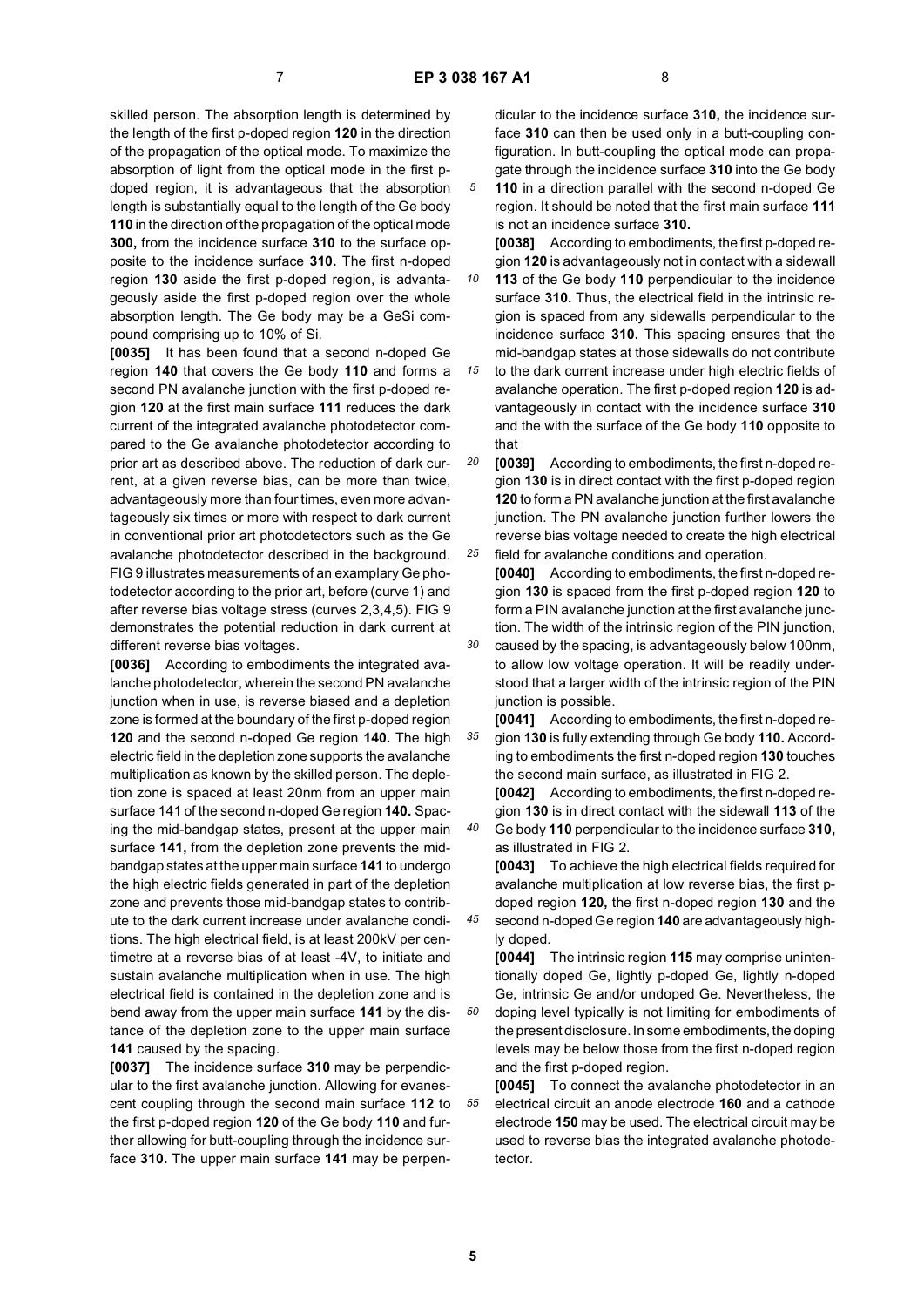**[0046]** According to embodiments, as illustrated in FIG 3, the cathode electrode **150** is connected from the upper main surface **141.** Optionally, as illustrated in FIG 4, the cathode electrode **150** may be connected through a third n-doped semiconductor region **180,** which is in direct contact with the first n-doped region **130** at the second main surface **112**. The anode electrode **160** may be connected to a first p-doped region **120** through a second pdoped semiconductor region **170,** which is in direct contact with the first p-doped region **120** at the second main surface **112.**

**[0047]** According to embodiments of the present disclosure, evanescent coupling of the optical mode through the second main surface **112** is possible through the second p-doped semiconductor region **170** or through the combination of the second p-doped semiconductor region **170** and the third n-doped semiconductor region **180.** Evanescent coupling may be combined with buttcoupling as indicated earlier.

**[0048]** According to embodiments, illustrated in FIG 5, the integrated avalanche photodetector further comprises a planar integrated semiconductor waveguide **200,** thereby forming an integrated waveguide avalanche photodetector. The planar integrated semiconductor waveguide **200** is configured to couple the optical mode to the Ge body **110** through the incidence surface **310.** Integrated waveguide avalanche photodetectors are well known in the art, the use of Ge for absorption at the wavelengths of interest, 1300nm to 1600nm, is well known. At the frequencies of interest Si is transparent and ideal for use as waveguide, to propagate the optical mode. The Photodetector may be readily integrated in current planar semiconductor technologies. The planar integrated semiconductor waveguide **200** propagating the optical mode, is at one end configured to couple the optical mode into Ge body **110.** The planar integrated semiconductor waveguide **200** is aligned with the Ge body **110,** such that the direction of propagation, of the optical mode from the planar integrated semiconductor waveguide **200** into the Ge body **110,** is in parallel with the first avalanche junction and that the optical mode propagates into the Ge body **110** over the absorption length. Due to the planar integration, the planar integrated semiconductor waveguide **200** has its main planar surfaces in parallel with the main surfaces **111,112** of the Ge body **110,** such that the direction of propagation of the optical mode in the planar integrated semiconductor waveguide **200** and the direction of propagation of the optical mode in the Ge body **110** will be in parallel planes.

**[0049]** This coupling can for example be achieved by a butt-coupling whereby the planar integrated semiconductor waveguide **200** is terminated at the incidence surface **310** of the Ge body **110.** Alternatively evanescent coupling to the Ge body **110** can be used through the second main surface **112,** optionally combined with buttcoupling.

**[0050]** According to embodiments the integrated avalanche photodetector, wherein the second p-doped sem-

iconductor region **170,** the third n-doped semiconductor region **180** and the planar integrated semiconductor waveguide **200** are formed in a single planar semiconductor layer, as illustrated for an examplary embodiment in FIG 5.

**[0051]** The second main surface **112** of the Ge body **110** may be lower than the upper surface of the planar semiconductor layer as illustrated in FIG 3,4 and 5. The overlap of the integrated planar waveguide **200** with the

*10* Ge body **110** provides a first butt-coupling area, at the incidence surface **310.**

**[0052]** According to embodiments the integrated waveguide photodetector, may further comprise a taper **220** adapted to conduct the optical mode from the inte-

*15 20* grated semiconductor waveguide to the incidence surface **310.** The taper **220** has been found to enlarge the butt-coupling area and enhance the coupling of the optical mode into the Ge body **110.** The taper **220** can further be adapted to concentrate the optical mode in the first pdoped region **120** where the absorption of the optical

mode occurs. **[0053]** According to embodiments, the Ge body **110**

*25 30 35* may be epitaxial grown on a silicon (Si) layer of a SOI substrate. The dislocations on the Si layer/Ge body interface due to the lattice mismatch can be largely alleviated by process steps as known in the art. The Si SOI has a buried oxide (BOX), the BOX is SiO2. The BOX is underneath the Si layer, and may be used as bottom cladding for the planar integrated semiconductor waveguide **200,** which may be made from the Si layer. The single planar semiconductor layer may be the Si layer of the Si SOI. The Si layer is a mono-crystalline layer. The second p-doped semiconductor region **170** may be formed in the Si layer. The third n-doped semiconductor region **180** may be formed in the Si layer.

*40* **[0054]** The Ge body **110** may comprise a dielectric **260** that covers the Ge body **110** and is advantageously SiO2, thereby leaving the mid-bandgap states at the upper main surface **141** and sidewalls **113** in contact with the dielectric **260** intact. The dielectric **260** may be used to complete the waveguide cladding of the planar integrated semiconductor waveguide **200** as is known in the art. The dielectric is not  $\text{GeO}_2$  as this is soluble in water it is

*45 50* advantageously not used. The taper **220** can for example be made from poly-Si on top of an etch stop layer **210,** for example a Si3N4 layer, the etch stop layer is on top of the mono-crystalline Si layer and transparent for the optical mode. SOI implementations for integrated waveguide avalanche photodetector are well known in the art and will not be detailed further.

*55* **[0055]** In a second aspect the present disclosure relates to the use of an avalanche photodetector according to the first aspect for detecting radiation, wherein a reverse bias is applied to the first avalanche junction and the second avalanche junction. The reverse bias may be applied to the n-doped regions of the junctions. The reverse bias may be applied through the second n-doped Ge region **140** optionally through the third n-doped sem-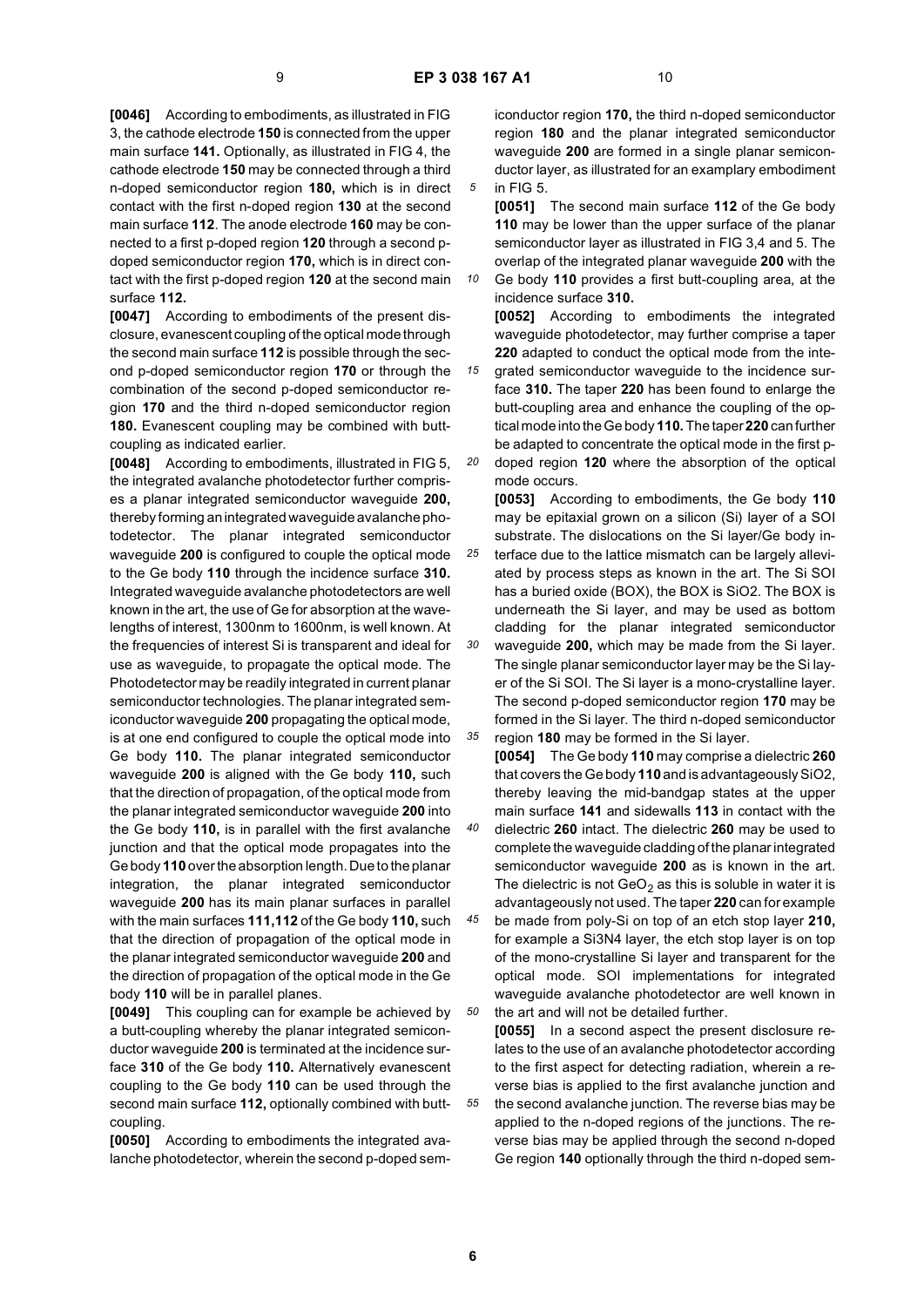iconductor region **180** or both. The reverse bias is applied to the first p-doped region **120** through the second pdoped semiconductor region **170.** The anode electrode **160** and cathode electrode **150** can be used to connect to the electrical circuit that provides the reverse bias. The reverse bias maybe high enough to allow for avalanche multiplication to take place in the photodetector.

**[0056]** In a third aspect the present disclosure relates to a method for fabricating an integrated avalanche photodetector, the method comprising, providing an intrinsic germanium (Ge) structure that comprises: a Ge body **110** and a second Ge region that covers the Ge body **110;** the Ge body **110** being adapted to conduct an optical mode; The Ge body **110** having a known refractive index is adapted in height and shape to conduct an optical mode along the absorption region, as known by the skilled person.

**[0057]** The method further comprises, doping the Ge structure, to form a first p-doped region **120,** by implanting p-type dopants into a region extending from a first main surface **111** to a second main surface **112** of the Ge body **110.** Known doping techniques may be applied to achieve a doping profile that has the main part of the ptype dopants in the Ge body and not in the second Ge region. Nevertheless, some residual doping may reside in the second Ge region.

**[0058]** The method further comprises, doping the Ge structure, to form a first n-doped region **130** by implanting n-type dopants into a region extending from a first main surface **111** towards a second main surface **112** of the Ge body **110.** Known doping techniques may be applied to achieve a doping profile that has the main part of the n-type dopants in the Ge body and not in the second Ge region. Some residual doping may reside in the second Ge region.

**[0059]** The method further comprises, forming a first avalanche junction by locating the first n-doped region **130** and the first p-doped region **120** aside each other. The first p-doped region **120** and the first n-doped region **130** may be in contact to form an avalanche PN junction. Alternatively the first p-doped region **120** may be spaced from the first n-doped region **130** to form an avalanche PIN junction.

**[0060]** The method further comprises, providing an incidence surface **310** on the Ge body **110** suitable for optical mode incidence, perpendicular to the first avalanche junction.

**[0061]** The method further comprises, doping the Ge structure, to form a second n-doped Ge region, by implanting n-type dopants into the second Ge region, the n-type dopants extending to the first main surface **111** of the Ge body **110,** wherein the second n-doped Ge region covers the Ge body. Known doping techniques may be applied to achieve a doping profile that has the main part of the n-type dopants in the second Ge region and not in the Ge body **110.**

**[0062]** It will be understood by the skilled person that doping profiles may be not abrupt and that more gradual doping transitions may exist. A certain decay in depth of the doping profile may exist in practical implementations according the embodiments of the present disclosure. FIG 6 illustrates the doping concentration of an examplary integrated avalanche photodetector according to embodiments of the present disclosure. The cross section "I" goes through the first and second n-doped region of the Ge body **110** and shows a decay in depth towards the second main surface **112,** as can be seen by the dark

*10* to light transition in FIG 6. The cross section "II" goes through the second n-doped Ge region **140** and the first p-doped region **120.** The cross section "III" goes through the second n-doped Ge region **140** and the intrinsic region **115** of the Ge body **110.** FIG 7 illustrates an example

*15* of applicable doping profiles, associated with the different cross sections of FIG 6, and clearly illustrates the second PN avalanche junction at cross section "II". FIG 7 further illustrates the lower doping concentration at cross section "III" with respect to cross section "I" as the depth increas-

*20* es going from the first main surface **111** to the second main surface **112,** due to non-abrupt doping profiles and diffusion of the dopants.

*25 30* **[0063]** According to embodiments the method may further comprise, prior to providing the intrinsic Ge structure: providing a semiconductor substrate having a buried oxide (BOX) on top; providing a semiconductor layer on top of the BOX; forming a second p-doped semiconductor region **170** in the semiconductor layer, in the location where the first p-doped region **120** will be formed; optionally forming a third n-doped semiconductor region **180** in the semiconductor layer, in the location where the first n-doped region **130** will be formed. The formation and doping of the semiconductor layer is well known in the art and will not be detailed.

*35* **[0064]** According to embodiments, the step of providing an intrinsic germanium (Ge) structure comprises growing epitaxial Ge on part of the semiconductor layer, where the Ge structure is to be provided at the second main surface **112.** Techniques for epitaxial growth of Ge

*40* on semiconductor layers, for example mono-crystalline silicon, are known in the art and will not be detailed. Techniques are known in the art to minimize the impact, on dark current, of the dislocations at the semiconductor to Ge boundary cause by lattice mismatch.

*45* **[0065]** According to embodiments, an integrated waveguide is provided in the semiconductor layer configured to couple the optical mode to the Ge body (110) formed on the semiconductor layer.

*50 55* **[0066]** In an exemplary embodiment of the integrated avalanche photodetector, provided by way of illustration in FIG 8, the Ge body has a height of 350nm measured between the first and second main surface **111,112;** a width of 1000nm, measured between the two sidewalls **113;** a 50nm thick second n-doped Ge region **140;** a 500nm wide first p-doped region **120** located between the two sidewalls **113;** and a 250nm wide first n-doped region **130** that extends over the full height of the Ge body **110** and is in contact with the first p-doped region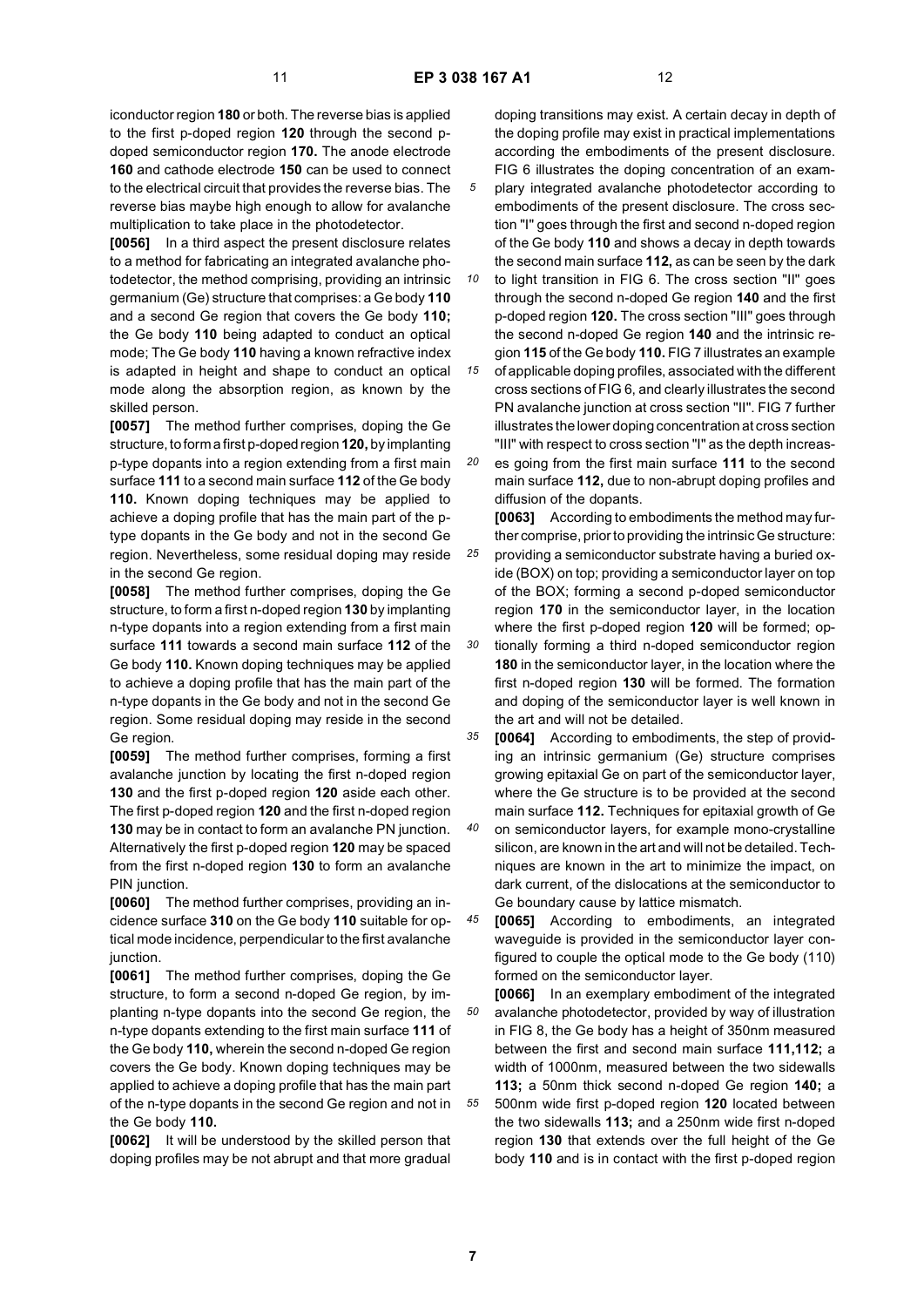*10*

*15*

*20*

*30*

*35*

*45*

*50*

**120.** The configuration of FIG 8 corresponds with a photodetector having a doping distribution as illustrated in FIG 6 and FIG 7. A noticeable difference is the slanted transition at the second main surface, which is due to the formation of the Ge structure and does not affect the inventive aspect of the present disclosure.

### **Claims**

**1.** An integrated avalanche photodetector (100) comprising a Ge body (110), adapted to conduct an optical mode, the Ge body (110) comprising:

> - a first p-doped region (120), for absorption of the optical mode, extending from a first main surface (111) to a second main surface (112) of the Ge body (110), and;

- a first n-doped region (130) aside the first pdoped region (120), and extending from the first main surface (111) towards the second main surface (112) of the Ge body (110), forming a first avalanche junction with the first p-doped region (120);

*25* - an intrinsic region (115) that occupies the undoped part of the Ge body (110);

- an incidence surface (310) suitable for receiving the optical mode perpendicular to the first avalanche junction;

**characterized in that** a second n-doped Ge region (140) covers the Ge body (110) and forms a second PN avalanche junction with the first p-doped region (120) at the first main surface (111).

- **2.** The avalanche photodetector according to claim 1, wherein a depletion zone of the second PN avalanche junction, when in use, is spaced at least 20nm from an upper main surface (141) of the second ndoped Ge region (140).
- **3.** The avalanche photo detector according to any of the preceding claims, wherein the second n-doped Ge region (140) has the upper main surface (141) perpendicular to the incidence surface (310).
- **4.** The avalanche photo detector according to any of the preceding claims, wherein;

- the second n-doped Ge region (140) is connected to a cathode electrode (150) from the upper main surface (141) of the second n-doped Ge region (140), and ;

- the first p-doped region (120) is connected to an anode electrode (160) through a second pdoped semiconductor region (170), which is in direct contact with the first p-doped region (120) at the second main surface (112).

- **5.** The avalanche photodetector according to any of the preceding claims, wherein the first p-doped region (120) is not in contact with a sidewall (113) of the Ge body (110) perpendicular to the incidence surface (310).
- **6.** The avalanche photodetector according to any of the preceding claims, wherein the first n-doped region (130) is in direct contact with the first p-doped region (120) and the first avalanche junction is a PN avalanche junction.
- **7.** The avalanche photodetector according to claims 1-5 wherein the first n-doped region (130) is spaced from the first p-doped region (120) and the first avalanche junction is a PIN avalanche junction.
- **8.** The avalanche photo detector according to any of the preceding claims, wherein;

- the first n-doped region (130) is fully extending through Ge body (110) and is connected to the cathode electrode (150) through a third n-doped semiconductor region (180), which is in direct contact with the first n-doped region (130) at the second main surface (112), and ;

- the first p-doped region (120) is connected to the anode electrode (160) through the second p-doped semiconductor region (170), which is in direct contact with the first p-doped region (120) at the second main surface (112).

- **9.** The avalanche photodetector according to any of the preceding claims, further comprises a planar integrated semiconductor waveguide (200) configured to couple the optical mode to the Ge body (110) through the incidence surface (310), thereby forming an integrated waveguide avalanche photodetector.
- *40* **10.** The avalanche photodetector according to claim 9, further comprising a taper (220) adapted to conduct the optical mode from the integrated semiconductor waveguide to the incidence surface (310).
	- **11.** The avalanche photo detector according to claim 9-10, wherein the second p-doped semiconductor region (170), the third n-doped semiconductor region (180) and the integrated semiconductor waveguide are formed in a single planar semiconductor layer.
		- **12.** The avalanche photo detector according to claim 11, wherein the planar semiconductor layer is silicon and the Ge body (110) is covered with silicon oxide (260).
- *55* **13.** The use of the avalanche photodetector according to claims 1-12, wherein a reverse bias is applied to the first avalanche junction and the second avalanche junction.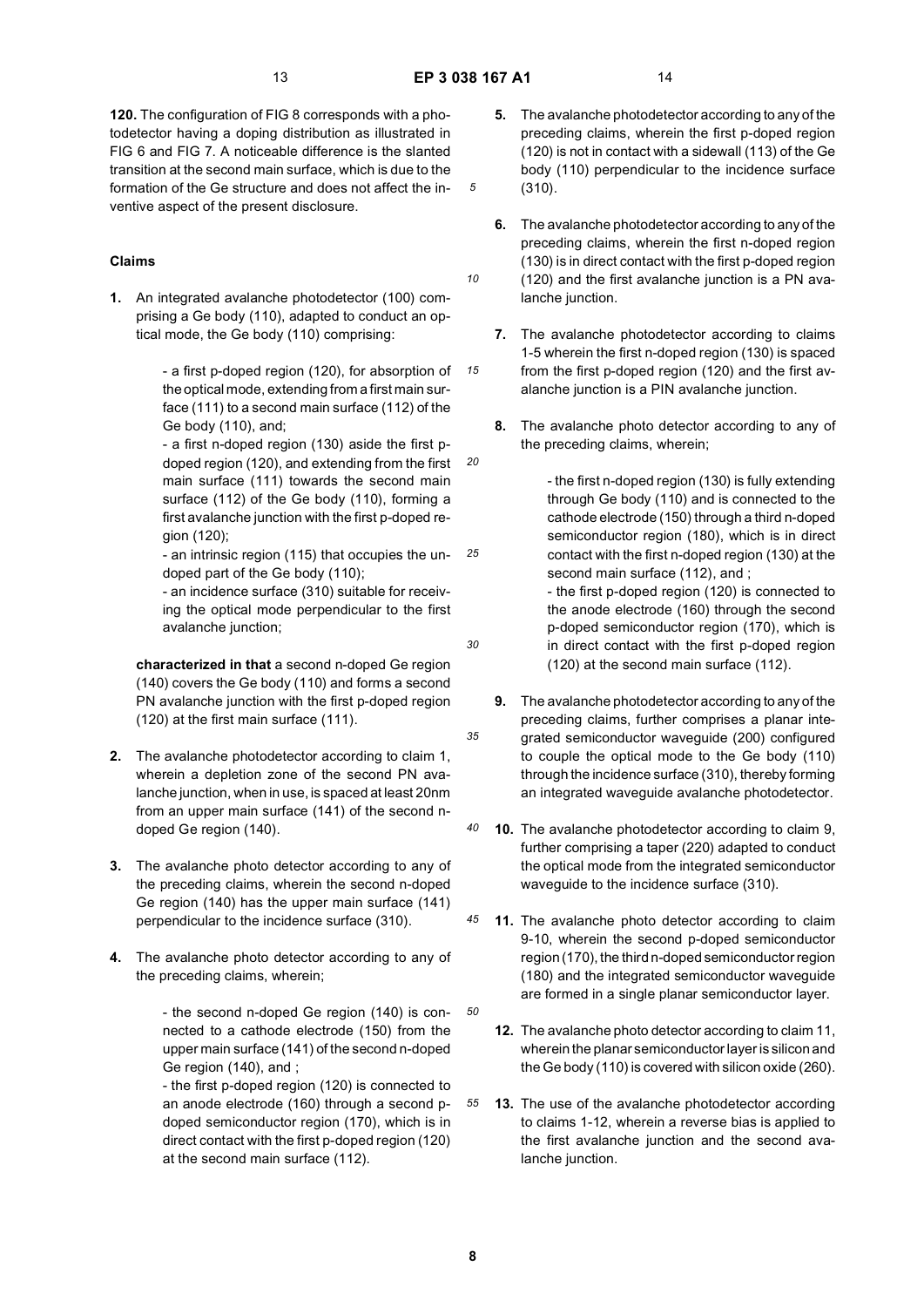**14.** A method for fabricating an integrated avalanche photo detector, the method comprising:

> - providing a Ge body (110) of intrinsic germanium adapted to conduct an optical mode;

- doping a region, extending from a first main surface (111) to a second main surface (112) of the Ge body (110), with a p-type dopant to obtain a first p-doped region (120);

*10* - doping a region, extending from the first main surface (111) towards the second main surface (112) of the Ge body (110), with a n-type dopant to obtain a first n-doped region (130);

*15* - forming a first avalanche junction with the first n-doped region (130) located aside the first pdoped region (120);

- providing an incidence surface (310) on the Ge body (110) suitable for optical mode incidence, perpendicular to the first avalanche junction;

*20* - providing a second n-doped Ge region (140) that covers the Ge body (110) to form a second PN avalanche junction with the first p-doped region (120) at the first main surface (111).

*25* **15.** The method according to claim 14, wherein providing the Ge body (110) comprises:

- providing a semiconductor layer;

*30* - forming a second p-doped semiconductor region (170) in the semiconductor layer, in the location where the first p-doped region (120) will be formed;

*35* - optionally forming a third n-doped semiconductor region (180) in the semiconductor layer, in the location where the first n-doped region (130) will be formed;

- after doping the semiconductor layer, providing the Ge body (110) on top of and in contact with the semiconductor layer at the second main surface (112).

*40*

*45*

*50*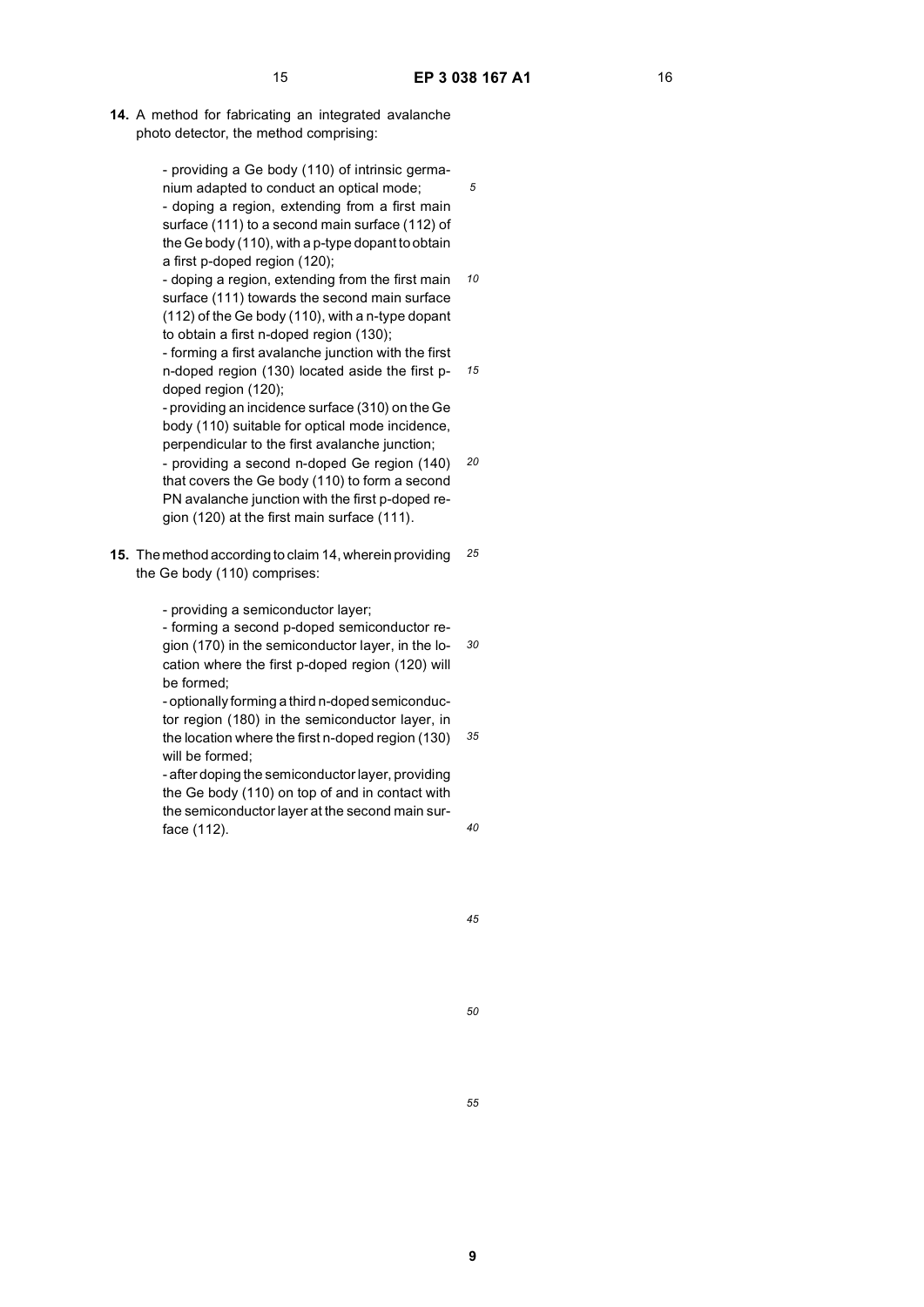



FIG.2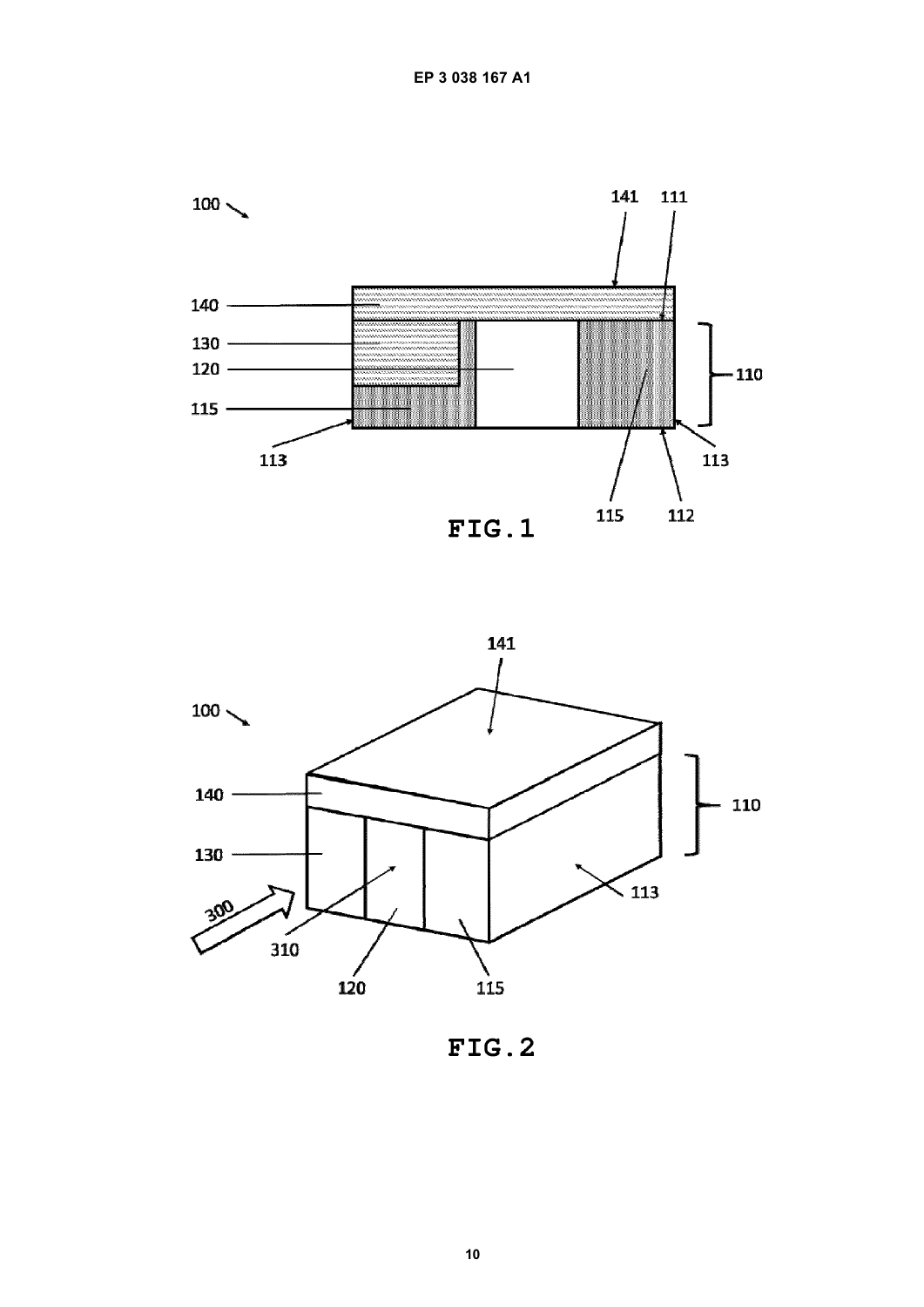



 $FIG.4$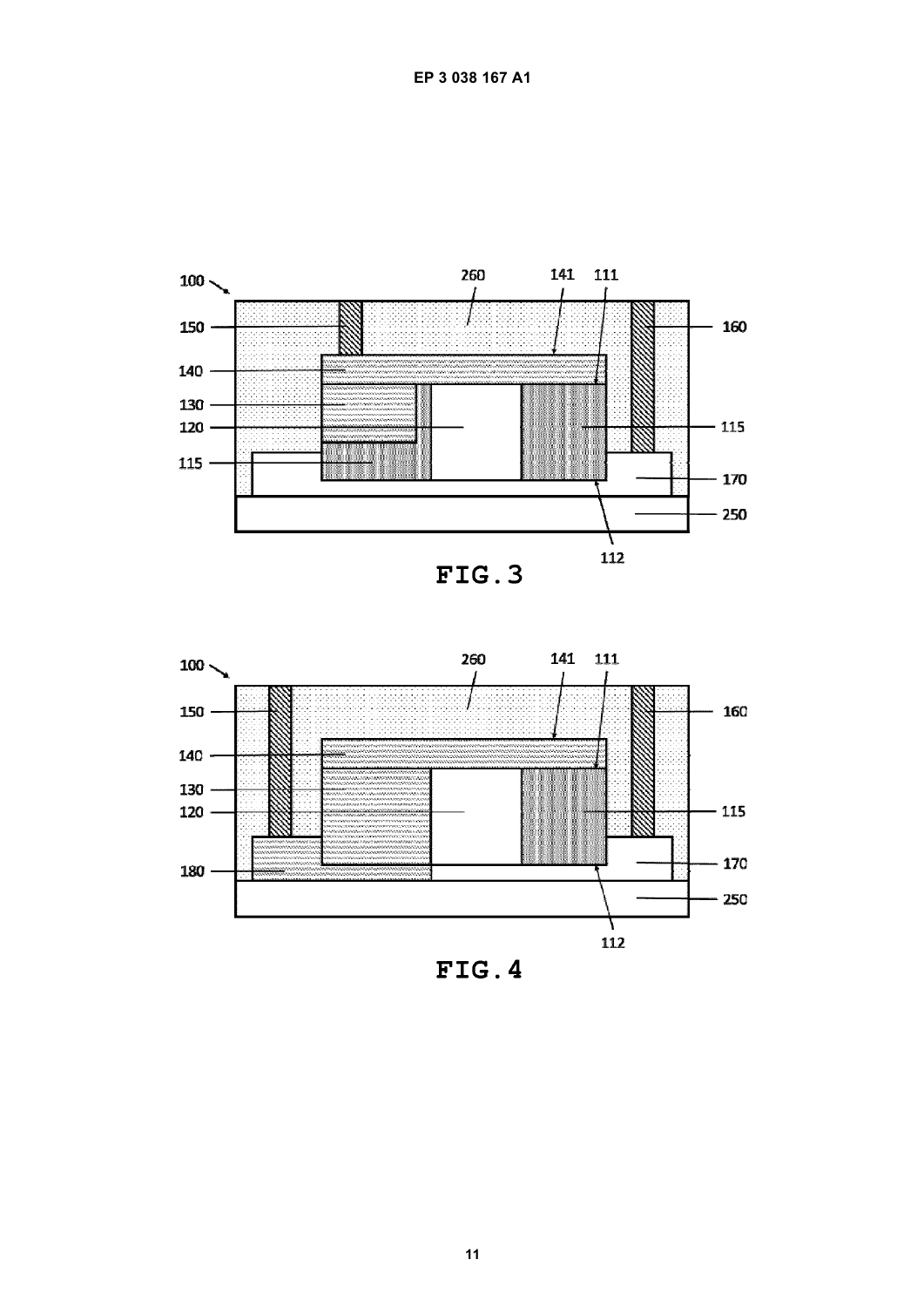

FIG.5



Doping distribution

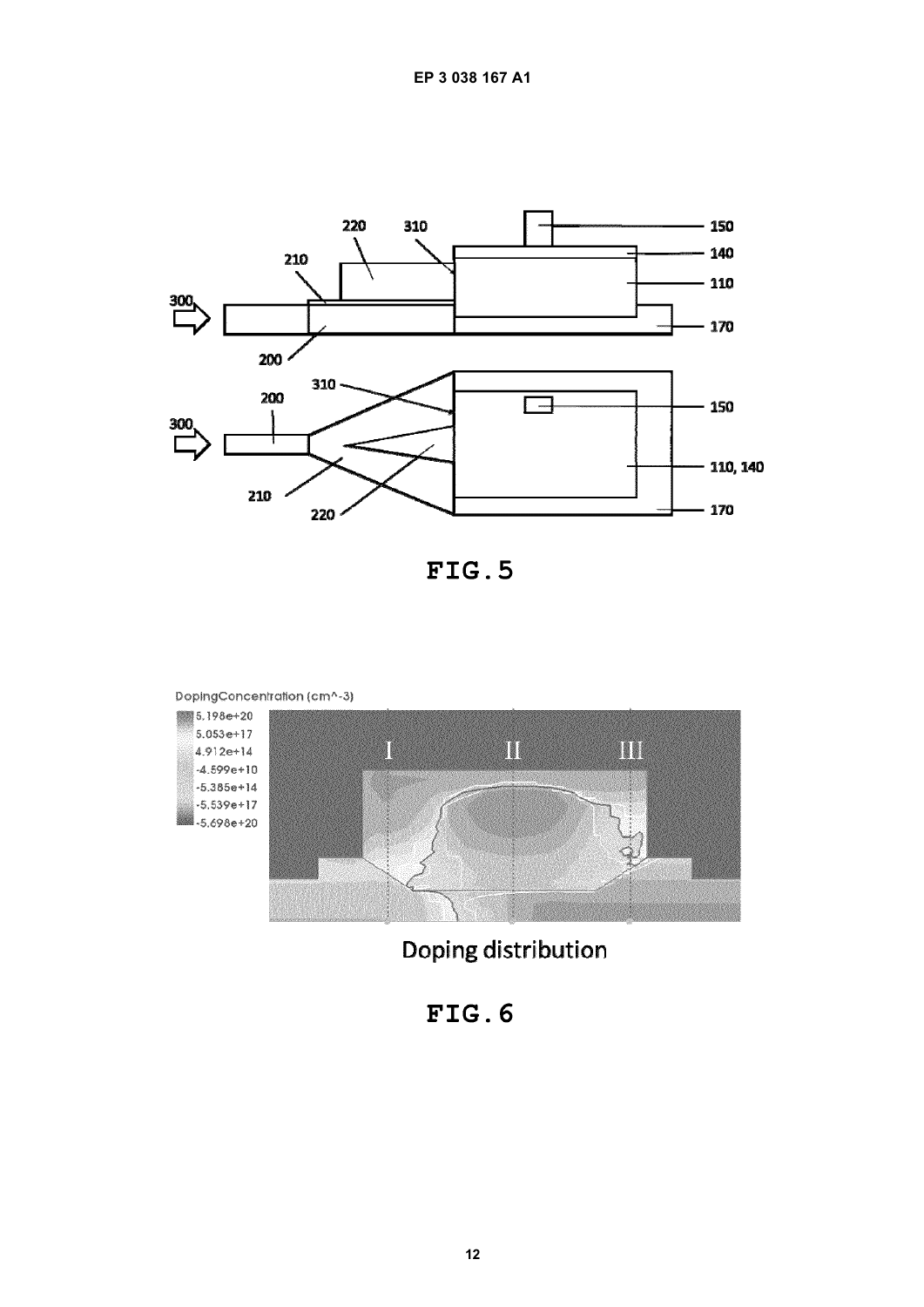

FIG.7



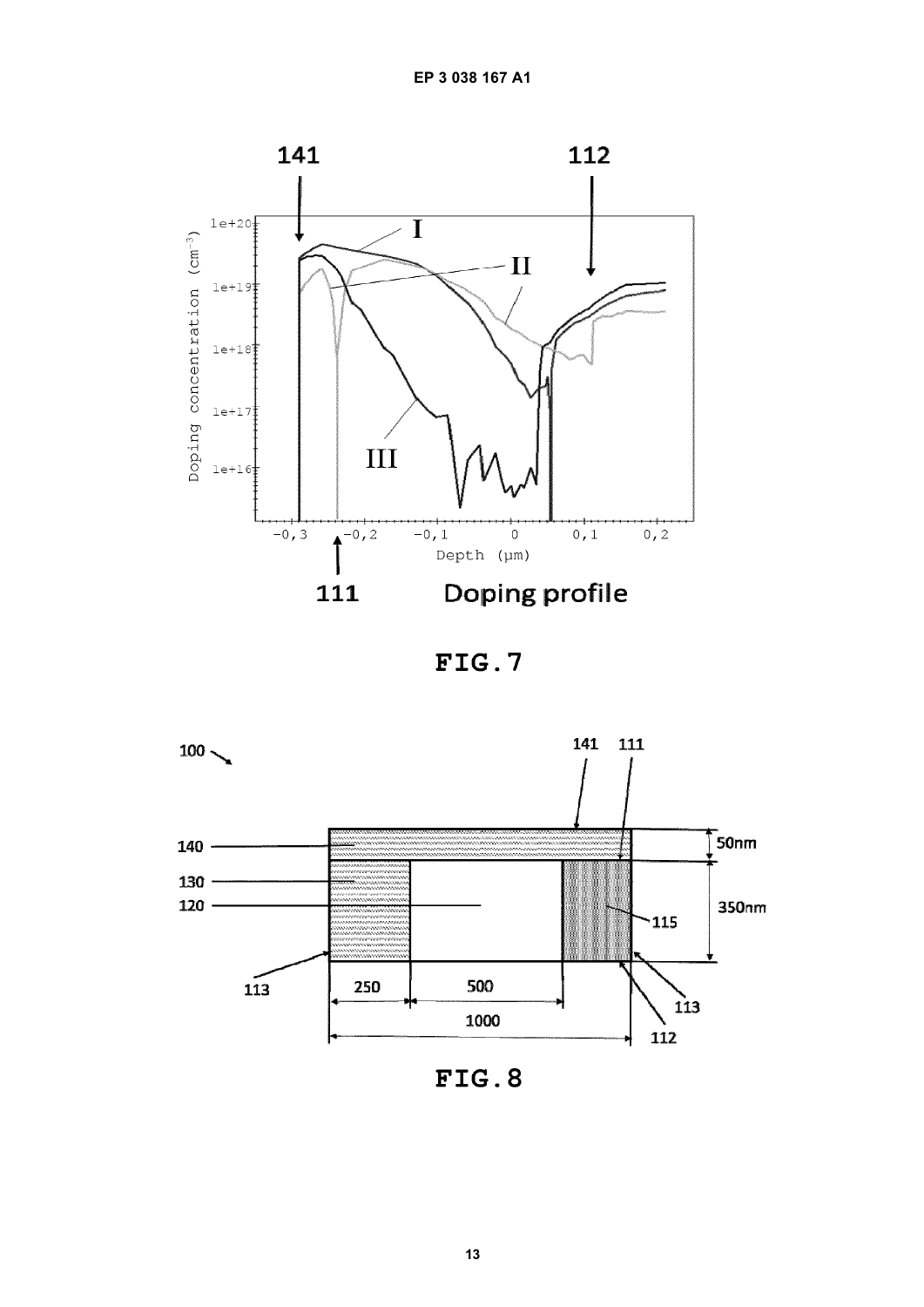

FIG.9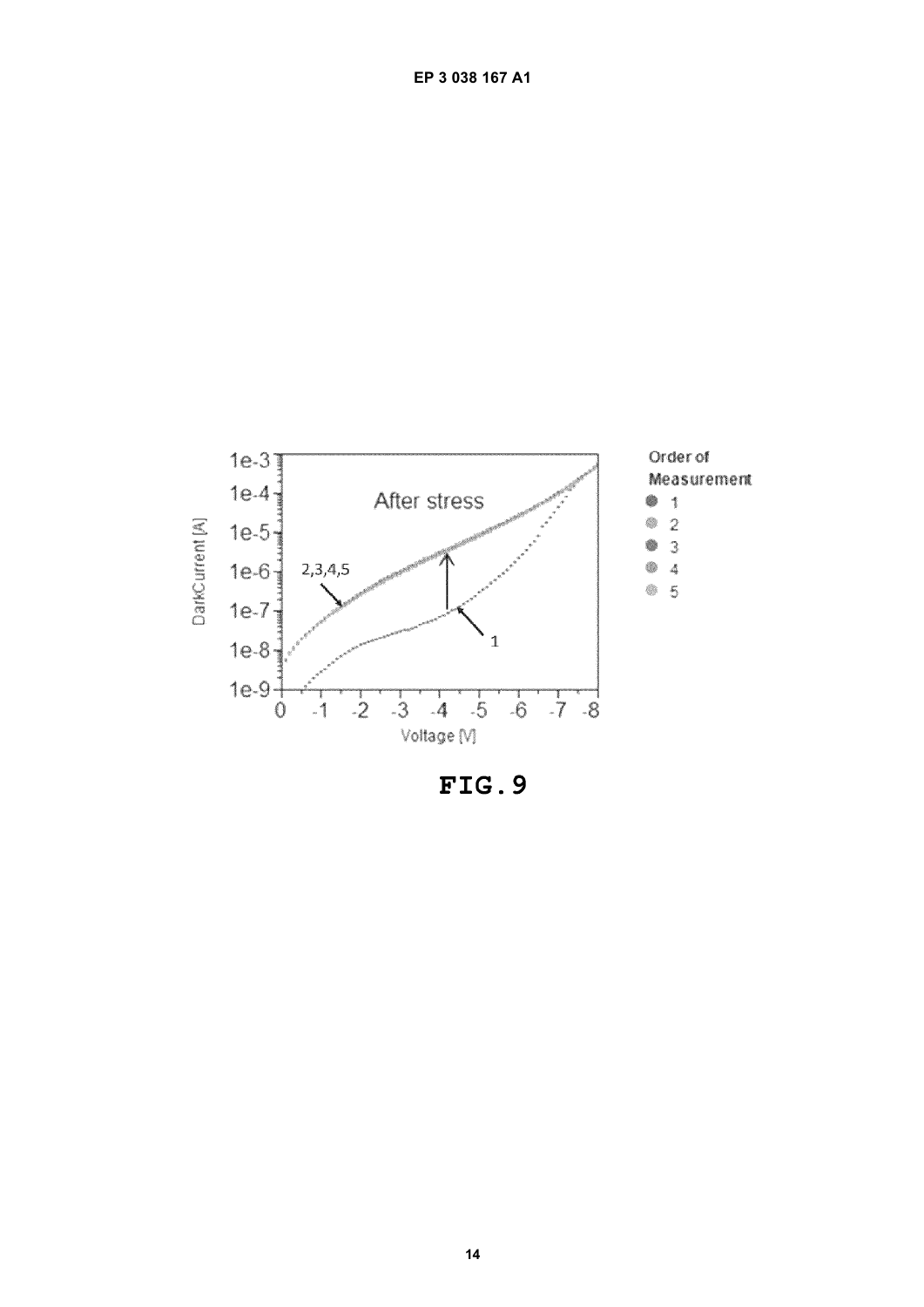

# **EP 3 038 167 A1**

# **EUROPEAN SEARCH REPORT**

**Application Number** EP 15 15 2513

|                              | Category                                                                               |                                                                                                                                                                          | DOCUMENTS CONSIDERED TO BE RELEVANT<br>Citation of document with indication, where appropriate, | Relevant                                                                                                                                                                                                      | <b>CLASSIFICATION OF THE</b>                                        |  |  |
|------------------------------|----------------------------------------------------------------------------------------|--------------------------------------------------------------------------------------------------------------------------------------------------------------------------|-------------------------------------------------------------------------------------------------|---------------------------------------------------------------------------------------------------------------------------------------------------------------------------------------------------------------|---------------------------------------------------------------------|--|--|
| 10                           | A                                                                                      | of relevant passages<br>ET AL) 8 July 2008 (2008-07-08)<br>$*$ pages 7a, 8a $*$                                                                                          | US 7 397 101 B1 (MASINI GIANLORENZO [US]                                                        | to claim<br>$1 - 15$                                                                                                                                                                                          | APPLICATION (IPC)<br>INV.<br>H01L31/107<br>H01L31/18                |  |  |
| 15                           | Α                                                                                      | VU V A ET AL: "PIN Germanium<br>Photodetector Fabrication Issues and<br>Manufacturability",<br>IEEE TRANSACTIONS ON SEMICONDUCTOR<br>MANUFACTURING, IEEE SERVICE CENTER, |                                                                                                 | $1 - 15$                                                                                                                                                                                                      |                                                                     |  |  |
| 20                           |                                                                                        | PISCATAWAY, NJ, US,<br>, pages 411-418, XP011309606,<br>ISSN: 0894-6507<br>* figure $3$ *                                                                                | vol. 23, no. 3, 1 August 2010 (2010-08-01)                                                      |                                                                                                                                                                                                               |                                                                     |  |  |
| 25                           | Α                                                                                      | EP 2 736 084 A1 (IMEC [BE])<br>28 May 2014 (2014-05-28)<br>* the whole document *                                                                                        |                                                                                                 | $1 - 15$                                                                                                                                                                                                      |                                                                     |  |  |
| 30                           |                                                                                        |                                                                                                                                                                          |                                                                                                 |                                                                                                                                                                                                               | <b>TECHNICAL FIELDS</b><br><b>SEARCHED</b><br>(IPC)<br>H01L<br>GO2B |  |  |
| 35                           |                                                                                        |                                                                                                                                                                          |                                                                                                 |                                                                                                                                                                                                               |                                                                     |  |  |
| 40                           |                                                                                        |                                                                                                                                                                          |                                                                                                 |                                                                                                                                                                                                               |                                                                     |  |  |
| 45                           |                                                                                        |                                                                                                                                                                          |                                                                                                 |                                                                                                                                                                                                               |                                                                     |  |  |
| 1                            | The present search report has been drawn up for all claims                             |                                                                                                                                                                          |                                                                                                 |                                                                                                                                                                                                               |                                                                     |  |  |
|                              | Place of search                                                                        |                                                                                                                                                                          | Date of completion of the search                                                                |                                                                                                                                                                                                               | Examiner                                                            |  |  |
| 50                           | Berlin                                                                                 |                                                                                                                                                                          | 10 July 2015                                                                                    | Le Meur, M                                                                                                                                                                                                    |                                                                     |  |  |
| EPO FORM 1503 03.82 (P04C01) |                                                                                        | CATEGORY OF CITED DOCUMENTS<br>X : particularly relevant if taken alone<br>Y : particularly relevant if combined with another<br>document of the same category           |                                                                                                 | T: theory or principle underlying the invention<br>E : earlier patent document, but published on, or<br>after the filing date<br>D : document cited in the application<br>L: document cited for other reasons |                                                                     |  |  |
| 55                           | A: technological background<br>O : non-written disclosure<br>P : intermediate document |                                                                                                                                                                          | & : member of the same patent family, corresponding<br>document                                 |                                                                                                                                                                                                               |                                                                     |  |  |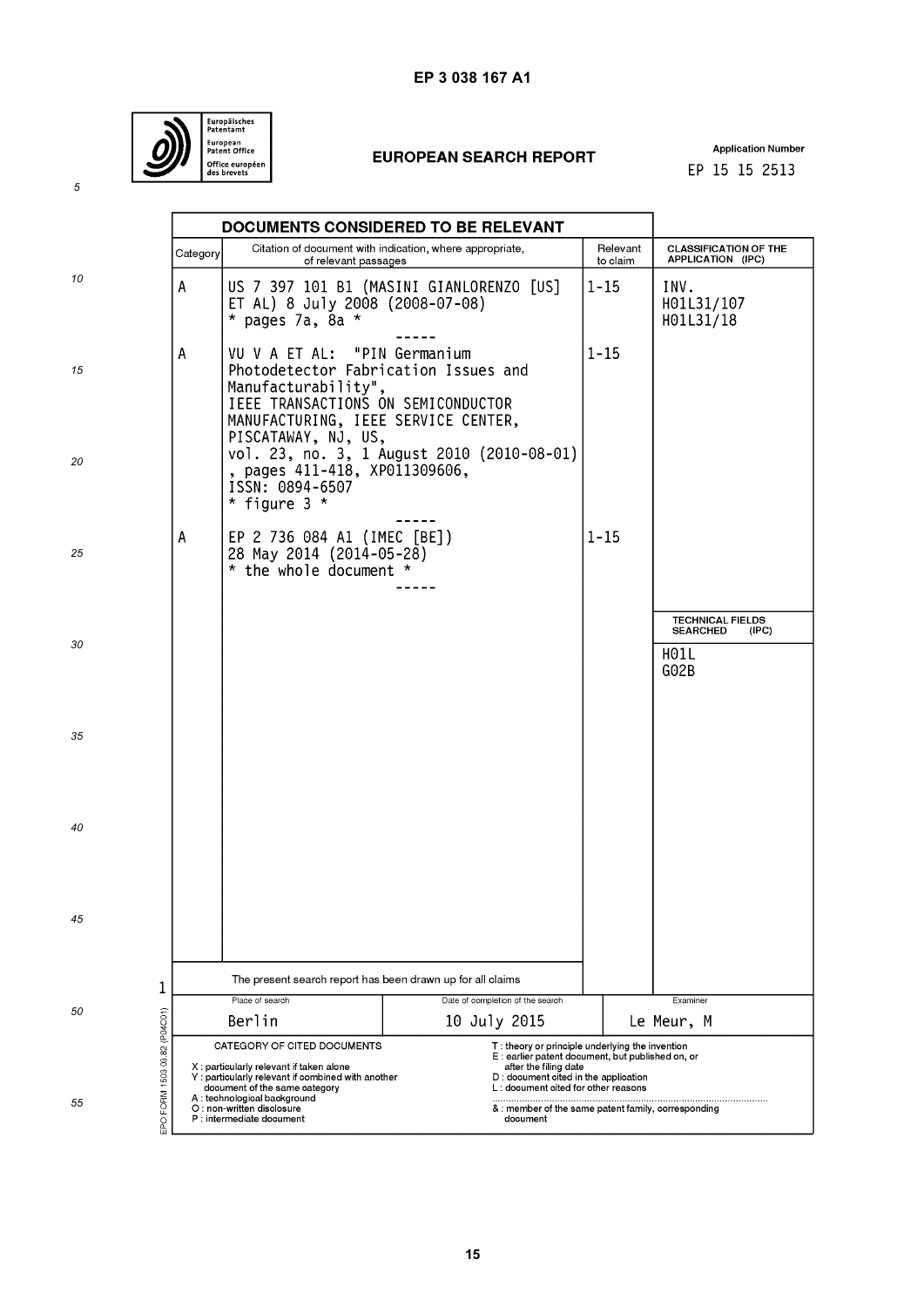# **EP 3 038 167 A1**

# ANNEX TO THE EUROPEAN SEARCH REPORT ON EUROPEAN PATENT APPLICATION NO.

EP 15 15 2513

This annex lists the patent family members relating to the patent documents cited in the above-mentioned European search report.<br>The members are as contained in the European Patent Office EDP file on<br>The European Patent O

 $10 - 07 - 2015$ 

| 10               | Patent document<br>cited in search report                                                                | Publication<br>date | Patent family<br>Publication<br>member(s)<br>date               |                                                    |
|------------------|----------------------------------------------------------------------------------------------------------|---------------------|-----------------------------------------------------------------|----------------------------------------------------|
|                  | US 7397101<br>B1                                                                                         | $08 - 07 - 2008$    | <b>NONE</b>                                                     |                                                    |
| 15               | EP 2736084<br>A1                                                                                         | $28 - 05 - 2014$    | 2736084 A1<br>EP.<br>2014107562 A<br>JP<br>2014138787 A1<br>US. | 28-05-2014<br>$09 - 06 - 2014$<br>$22 - 05 - 2014$ |
| 20               |                                                                                                          |                     |                                                                 |                                                    |
|                  |                                                                                                          |                     |                                                                 |                                                    |
| 25               |                                                                                                          |                     |                                                                 |                                                    |
| 30               |                                                                                                          |                     |                                                                 |                                                    |
| 35               |                                                                                                          |                     |                                                                 |                                                    |
| 40               |                                                                                                          |                     |                                                                 |                                                    |
| 45               |                                                                                                          |                     |                                                                 |                                                    |
| 50               |                                                                                                          |                     |                                                                 |                                                    |
| FORM P0459<br>55 | o<br>⊕ For more details about this annex : see Official Journal of the European Patent Office, No. 12/82 |                     |                                                                 |                                                    |